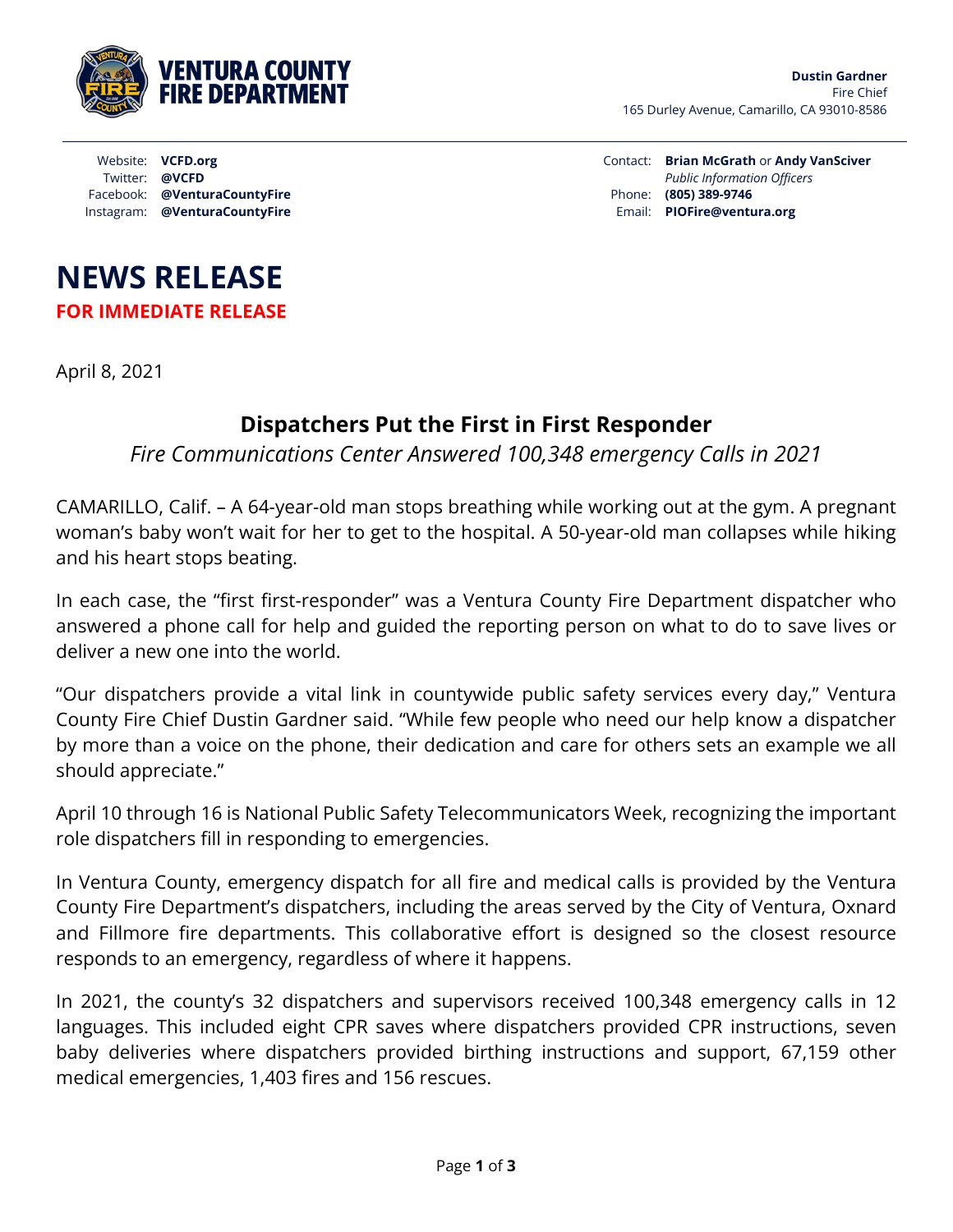

Last June, early in the morning near the end of her 12 ½ -hour shift, Dispatcher Brianna Hyatt got a call from two very soon-to-be parents. They were driving to a midwife for delivery of their child but had to stop because the baby was ready and on his way.

"(The father) was extremely calm, and I would have never known that his wife was about to give birth in a middle school parking lot," Hyatt said. "I think it helped my nerves because the father was so confident, and it was almost like he had prepared for this moment."

Hyatt, a mother of two who delivered one of her children without a physician, gave delivery instructions to the father for about 7 minutes until the mom gave birth to a healthy and loud baby boy the couple named Fox. Then she stayed on the line to help them make sure the baby was breathing and did not have the umbilical cord wrapped around his neck.

"I couldn't help but relax slightly after hearing the mom ask her husband to just get in the car and drive her home, like she had not just delivered a baby," Hyatt said. "The husband refused his wife's' request and waited for the responders to arrive."

"I was able to see later, on social media some pictures that were taken at the scene and speak to the fire fighters and paramedics that responded to the call to sum up the whole experience," she said. "It was one for the books, one that will live in my memory rent free."

Katie Farber, the Ventura County Fire Department's dispatcher of the year, guided three moms through childbirth in 2021. A girl in March, and boys in August and September.

"Assisting with a childbirth is an incredible experience and I am very lucky to have been the one to answer these calls," Farber said.

"During the call it is important to make sure that the caller knows help is on the way and that together we can handle the situation in the meantime," she said. "Ventura County Fire Dispatch uses emergency medical protocols that allow us to gather information for our responders as well as provide important instructions for our callers. This ensures that appropriate directions are given, which is especially helpful during high pressure moments like a birth that require quick and reliable action."

Dispatcher Julie Fuchs answered the call when the man stopped breathing at a Simi Valley gym. She guided bystanders to retrieve an automated electronic defibrillation machine and gave instruction on how to use it to resuscitate the man.

Fuchs also was the dispatcher when the hiker collapsed on a trail near the water tower in Simi Valley. She provided instructions on CPR for the good Samaritan who stayed on the phone while